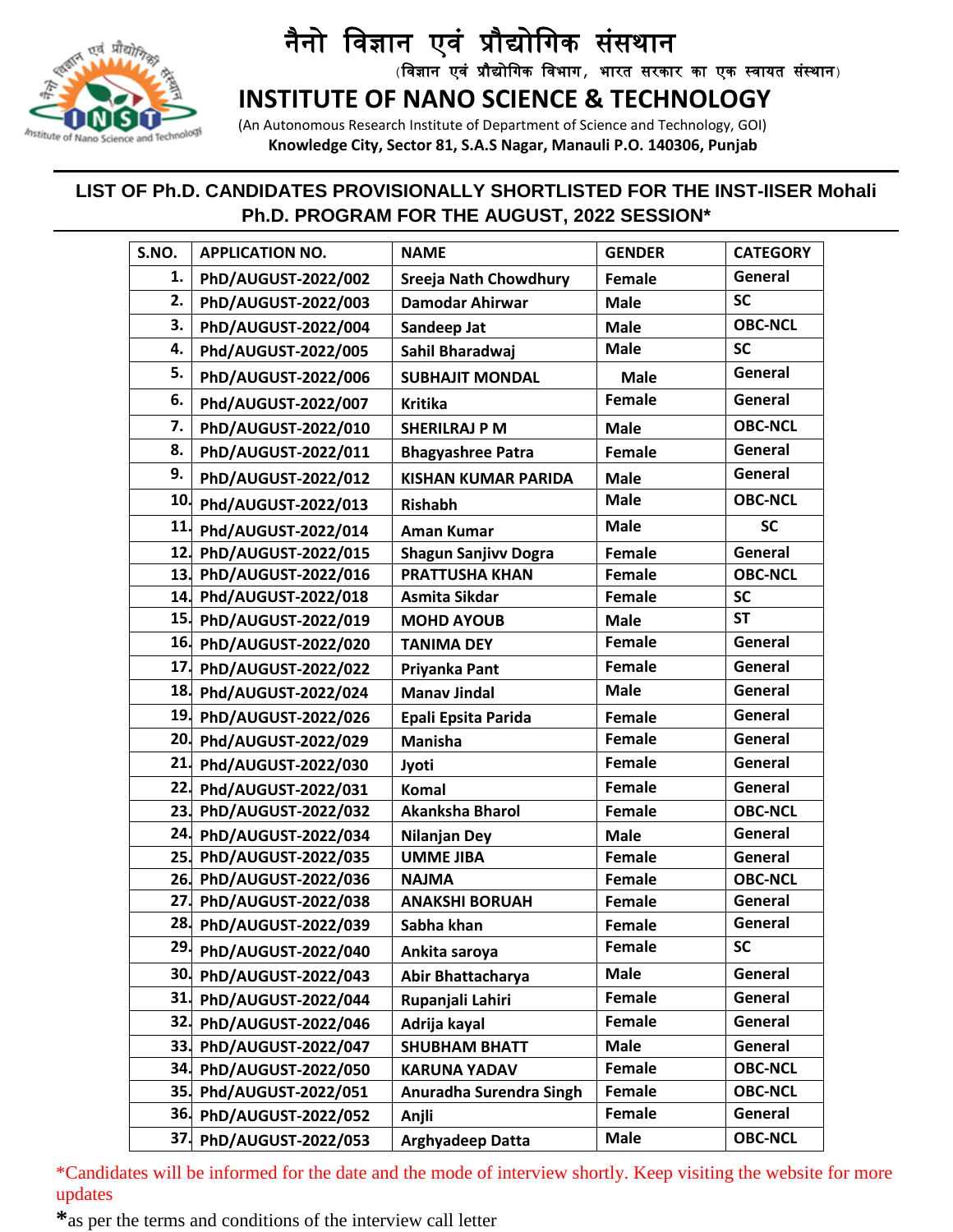

# नैनो विज्ञान एिं प्रौद्योविक संसथान

(विज्ञान एवं प्रौद्योगिक विभाग*,* भारत सरकार का एक स्वायत संस्थान)

### **INSTITUTE OF NANO SCIENCE & TECHNOLOGY**

 (An Autonomous Research Institute of Department of Science and Technology, GOI)  **Knowledge City, Sector 81, S.A.S Nagar, Manauli P.O. 140306, Punjab** 

#### **LIST OF Ph.D. CANDIDATES PROVISIONALLY SHORTLISTED FOR THE INST-IISER Mohali Ph.D. PROGRAM FOR THE AUGUST, 2022 SESSION\***

|     | 38. PhD/AUGUST-2022/055 | Anjali Pal                  | Female        | General        |
|-----|-------------------------|-----------------------------|---------------|----------------|
|     | 39. PhD/AUGUST-2022/056 | <b>SOUMYA KANTI MONDAL</b>  | <b>Male</b>   | <b>EWS</b>     |
|     | 40. Phd/AUGUST-2022/057 | <b>Catherine Healthina</b>  | <b>Female</b> | <b>General</b> |
| 41. | PhD/AUGUST-2022/058     | <b>ANAMIKA VERMA</b>        | Female        | <b>OBC-NCL</b> |
| 42. | Phd/AUGUST-2022/060     | Ananya                      | Female        | <b>EWS</b>     |
| 43. | PhD/AUGUST-2022/062     | <b>VARTIKA JOHN</b>         | <b>Female</b> | General        |
| 44. | PhD/AUGUST-2022/063     | Swapnil srivastava          | Female        | General        |
|     | 45. PhD/AUGUST-2022/064 | <b>KOYEL ROY</b>            | Female        | General        |
|     | 46. PhD/AUGUST-2022/065 | Anjali                      | <b>Female</b> | General        |
| 47. | PhD/AUGUST-2022/068     | Devangi Ghosh               | <b>Female</b> | General        |
|     | 48. PhD/AUGUST-2022/069 | <b>Simranleen Singh</b>     | <b>Male</b>   | General        |
|     | 49. Phd/AUGUST-2022/070 | Nitanshu Dhama              | <b>Male</b>   | <b>EWS</b>     |
| 50. | PhD/AUGUST-2022/071     | Chanu                       | <b>Female</b> | <b>EWS</b>     |
| 51. | PhD/AUGUST-2022/073     | <b>RANIT BHANDARY</b>       | <b>Male</b>   | General        |
|     | 52. PhD/AUGUST-2022/074 | <b>REENA THAKUR</b>         | <b>Female</b> | General        |
| 53. | PhD/AUGUST-2022/075     | <b>Eshita Sharma</b>        | Female        | General        |
| 54. |                         | <b>Akansh Purshottamlal</b> | <b>Male</b>   | General        |
|     | PhD/AUGUST-2022/076     | Varshney                    |               |                |
|     | 55. Phd/AUGUST-2022/077 | <b>Shikha Gorkhe</b>        | <b>Female</b> | <b>SC</b>      |
|     | 56. PhD/AUGUST-2022/080 | <b>Abhijith TS</b>          | <b>Male</b>   | <b>OBC-NCL</b> |
| 57. | PhD/AUGUST-2022/081     | <b>SWARNIMA NEGI</b>        | Female        | General        |
|     | 58. PhD/AUGUST-2022/083 | <b>Ritu Sharma</b>          | Female        | General        |
| 59. | PhD/AUGUST-2022/084     | <b>NEHA MISHRA</b>          | Female        | General        |
|     | 60. PhD/AUGUST-2022/087 | <b>AMIT DOBHAL</b>          | <b>Male</b>   | General        |
| 61. | PhD/AUGUST-2022/090     | <b>Shubham Mahajan</b>      | <b>Male</b>   | <b>PH</b>      |
| 62. | PhD/AUGUST-2022/091     | Deeksha Saini               | <b>Female</b> | <b>OBC-NCL</b> |
| 63. | PhD/AUGUST-2022/092     | Rashi Bajaj                 | Female        | General        |
| 64. | PhD/AUGUST-2022/095     | Ankita negi                 | Female        | General        |
| 65. |                         | <b>SHOURYARUDRA</b>         | <b>Male</b>   | General        |
|     | PhD/AUGUST-2022/096     | <b>BANERJEE</b>             |               |                |
|     | 66. PhD/AUGUST-2022/097 | <b>ARPITA MUKHERJEE</b>     | Female        | General        |
|     | 67. Phd/AUGUST-2022/098 | Fareen                      | Female        | <b>EWS</b>     |
|     | 68. PhD/AUGUST-2022/100 | Deepali yadav               | Female        | <b>OBC-NCL</b> |
|     | 69. PhD/AUGUST-2022/101 | <b>Rohit Kumar</b>          | <b>Male</b>   | <b>EWS</b>     |
|     | 70. PhD/AUGUST-2022/102 | <b>Rakesh Reddy R</b>       | <b>Male</b>   | General        |
| 71. | PhD/AUGUST-2022/103     | <b>Komal Chauhan</b>        | Female        | <b>OBC-NCL</b> |
| 72. | PhD/AUGUST-2022/106     | <b>Sushmita Mena</b>        | Female        | General        |
|     | 73. PhD/AUGUST-2022/107 | Partha pratim Das           | <b>Male</b>   | <b>OBC-NCL</b> |

\*Candidates will be informed for the date and the mode of interview shortly. Keep visiting the website for more updates

**\***as per the terms and conditions of the interview call letter